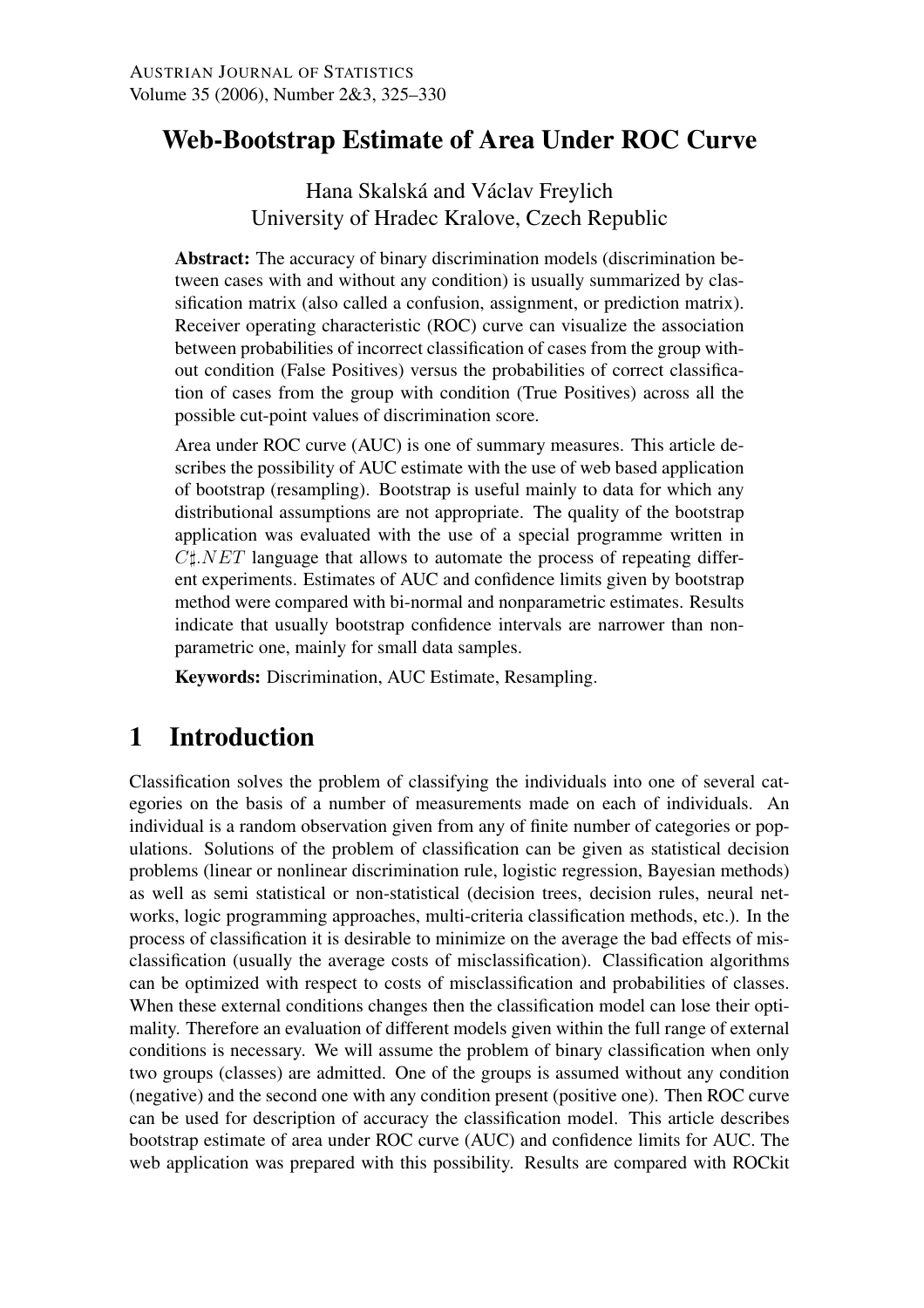and NCSS software. The advantage of the solution is in that bootstrap is distribution free and allows to reach narrower confidence limits no matter the size of the samples is small.

## 2 Accuracy of Binary Classification Models

Predictive accuracy of discrimination model can be estimated in proportions of correctly classified cases that is based on training or test sample. Apparent error rate (APER) is calculated from confusion matrix. APER is based on re-substitution of learning sample and usually underestimate the future proportion of misclassification. Unbiased estimator can be achieved through jackknife (leaving-one-out) or cross-validation on training sample. In constructing classification matrix, the optimum cutting score should be determined. Receiver operating characteristic (ROC) curve is a set of the points with coordinates given with a probability of incorrect classification of cases from the group without condition (often called FP rate of False Positives) versus the probability of correct classification of cases from the group with condition (TP rate of True Positives) across all the possible cutpoint values of discrimination score. ROC describes and visualizes all possible confusion matrices. As the optimal cutting point depends on external conditions (probabilities of the groups and costs of misclassification) than ROC describes the quality of classification model under all possible external conditions.

Area under receiver operating characteristic curve (AUC) is one of the summary measures (Hanley and McNeil, 1982). The AUC can take values between 0.0 and 1.0 with practical lower bound value 0.5 (chance diagonal). The AUC can be interpreted as the probability that an object randomly selected from the group with the condition will have discrimination score indicating greater suspicion than that of a randomly selected (from the group) without condition.

In the literature, estimation of AUC may be based either on parametric model (very often bi-normal distribution is assumed) or on nonparametric approach (mostly with the use of Wilcoxon statistic). Statistical software packages in latest versions enable this type of analysis (NCSS, SPSS, Statistica, etc.) Mostly estimates of AUC are based on trapezoidal rule or assume bi-normal distribution. Software RocKit prepared by Metz (2003) is specialized in ROC and AUC, calculates maximum-likelihood estimates of the parameters of a bi-normal model and statistical significance of the difference between two ROC curves.

### 2.1 Bootstrap Estimate of AUC

There are different methods of rearranging a given data set. The basic idea of resampling (bootstrap) is that observed sample is considered to be the population. Resampling uses many samples taken from a single sample given from the population of interest. The probability distribution of statistic is simulated by random samples from original sample. This way bootstrap allows estimation of variance of a statistic. We assume two groups of objects  $G_0$  (without condition), and  $G_1$  (with any condition) and ordinal or quantitative discriminating variable (or discrimination score)  $X$ . We will assume that the smaller value of variable X is in association with largest probability that the object belongs to group  $G_0$ .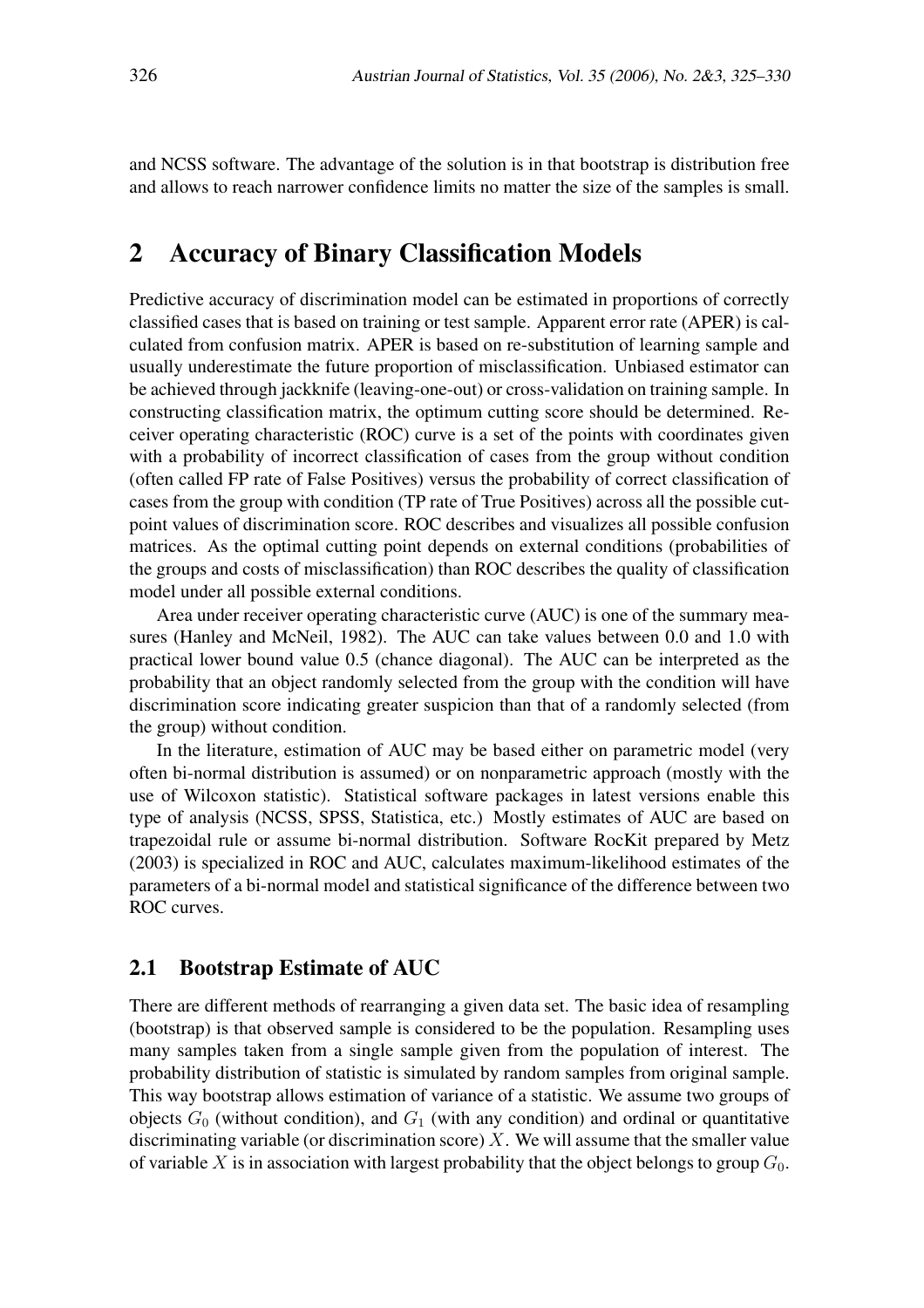Suppose that we have the random samples of sizes  $n_0$  and  $n_1$  from the groups  $G_0$ and  $G_1$  respectively:  $x = (x_1^{(0)})$  $x_1^{(0)}, \ldots, x_{n_0}^{(0)}, x_1^{(1)}$  $\binom{1}{1}, \ldots, x_{n_1}^{(1)} = (x^{(0)}, x^{(1)})$ . The unknown parameter to be estimated is  $\theta$ . The statistic AUC is considered to be an estimate of θ. Properties of AUC will be estimated by the use of bootstrap samples  $\{x_1^*, \ldots, x_k^*\}$ where  $x_i^* = (x_{1*}^{(0)})$  $x_{1*}^{(0)}, \ldots, x_{n_0*}^{(0)}, x_{1*}^{(1)}$  $x_1^{(1)}, \ldots, x_{n_1*}^{(1)}$  for  $i = 1, \ldots, k$ . Each bootstrap sample of size n consists of two bootstrap samples of sizes  $n_0$ ,  $n_1$ ,  $n_0 + n_1 = n$  and is chosen from the original samples  $x^{(0)}$  and  $x^{(1)}$  with replacement at each of them. Estimates  $\{AUC_1^*, \ldots, AUC_k^*\}$  are of the same functional form as the original estimator (here calculated on each bootstrap sample via trapezoidal rule).

Then specifically nonparametric Monte Carlo (Gentle, 2002; Prášková, 2004) estimate  $\overline{AUC}$  was used as an unbiased estimator of  $\theta$ . Its distribution is related to the distribution of AUC and the estimate is given with  $\overline{AUC}^* = k^{-1} \sum_{i=1}^k AUC_i^*$ .

Bootstrap confidence limits were given as the bootstrap percentile confidence intervals. If  $F_{AUC^*}(t)$  is distribution function of  $AUC^*$ , then the upper  $(1 - \alpha)$  confidence limit for  $\theta$  is the value  $AUC^*_{(1-\alpha)}$  such that  $F_{AUC^*}(AUC^*_{(1-\alpha)}) = 1 - \alpha$ . The lower limit  $AUC_{\alpha}^*$  is such a value that  $F_{AUC^*}(AUC_{\alpha}^*) = \alpha$ . Then a  $(1-\alpha) \cdot 100\%$  confidence interval is given as  $(AUC^*_{[\alpha/2]}, AUC^*_{[1-\alpha/2]})$ , where  $AUC^*_{[\alpha/2]}$  is the  $k \cdot (\alpha/2)$ th and  $AUC^*_{[1-(\alpha/2])}$ is the  $k \cdot (1 - (\alpha/2)$ th order statistic of the sample of size k of  $AUC^*$ .

In this way confidence limits can be non-symmetrical. Also they will retain the range of possible values for  $AUC$  (going from 0 to 1).

### 2.2 An Application of Bootstrap Estimate of AUC

A bootstrap application of the method was developed by the authors. This application is accessible at http://www.freccom.cz/stomo/input.php. User can input his (her) own data and can change some bootstrap settings (e.g. the number of bootstrap samples).

Tests of the quality of this bootstrap application required the use of large number of sets of samples. Therefore the programme written in  $C\sharp NET$  language working under .NET framework version 2.0 was prepared. This programme runs on personal PC and allows to repeat automatically the different batches of bootstrap AUC estimates. It offers calculation of empirical and bootstrap estimates based on data values that are stored in database table. This database uses three attributes: value of discriminating variable, group ID, and sample set ID.

#### 2.3 Examples

**Example 1.** Different classification models were compared in the article Skalská (2003) for prediction of good and bad loans from financial data set. This data is accessible at http://lisp.vse.cz/pkdd99/ and it is described in Berka (2001). Here we compare estimates given with ROCkit software (nonparametric and bi-normal AUC) with estimates from our web based bootstrap application. Two discrimination models are compared here, linear discrimination function (LDF) and logistic regression (LR).

Estimates of AUC (samples of sizes  $n_0 = 203$  and  $n_1 = 31$ ) are summarized in the Table 1. Confidence interval for nonparametric (Wilcoxon) AUC should to be calculated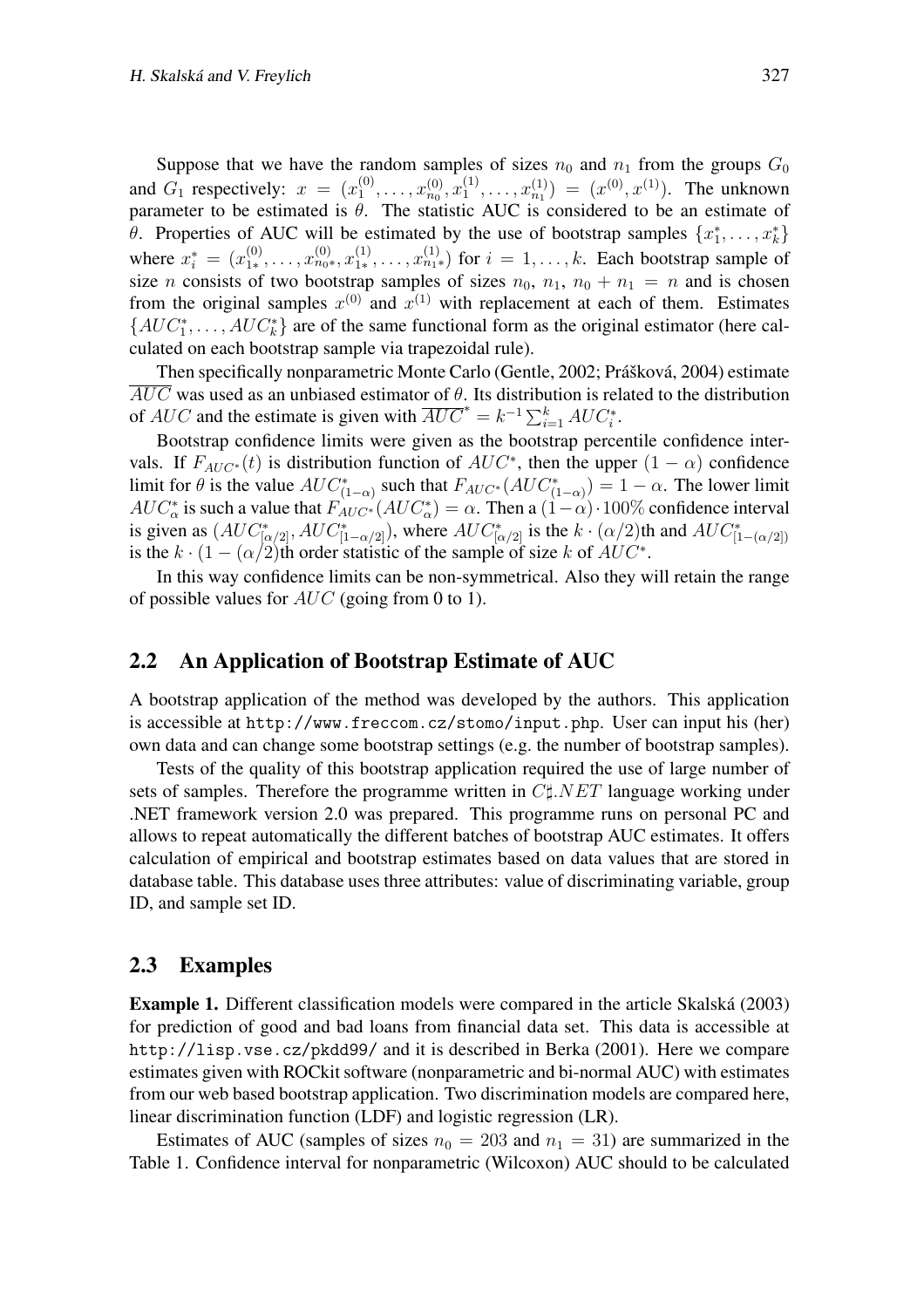extra via Fisher transformation of AUC and then under assumption of normality of transformed AUC (it is not given here as this is not included in the software). As an example of empirical distribution of discriminating variable  $X$ , Figure 1 visualizes the distribution of discriminating score variable of LR model conditioned  $G_0$  and  $G_1$ . The ROC curves on Figure 1 indicate the dominance of LR model under LDF model. Asymmetry in distribution of X in  $G_0$  and non-normality in  $G_1$  are characteristics of these distributions. Skewness equals 2.5 (2.9) in  $G_0$  and 0.7 in  $G_1$  for models LR (LDF respectively).



Figure 1: Distribution of X for LR model (conditioned  $G_0$  and  $G_1$ ) and ROC

Small differences can be seen in Table 1 among different AUC estimates. Confidence interval limits for nonparametric (Wilcoxon) AUC are not included in ROCkit. This is disadvantage mainly for small sample sizes. Bootstrap confidence limits are narrower than that given under bi-normal assumption.

| Table 1: AUC estimates with 95% confidence limits |            |        |                      |                                                                         |          |           |  |
|---------------------------------------------------|------------|--------|----------------------|-------------------------------------------------------------------------|----------|-----------|--|
| <b>Bootstrap</b>                                  |            | ROCkit |                      |                                                                         |          |           |  |
| $k = 3000$                                        |            |        | Bi-normal assumption |                                                                         | Wilcoxon |           |  |
| Model                                             | <b>AUC</b> | 95% CI | AUC –                | - 95% CI                                                                | AUC.     | <b>SE</b> |  |
| LR.                                               |            |        |                      | $0.8607$ $0.7928 - 0.9184$ $0.8595$ $0.7714 - 0.9211$ $0.8625$ $0.0430$ |          |           |  |
| LDF                                               |            |        |                      | $0.8221$ $0.7409 - 0.8946$ $0.8238$ $0.7246 - 0.8968$ $0.8198$ $0.0476$ |          |           |  |

Example 2. This example compares estimates from our bootstrap application with NCSS estimates Hintze (2005). The samples from Gamma, respectively Beta distributions with different parameters (Table 2) were prepared. The comparison of estimates is based on averages from 100 sample statistics resulting from the samples of sizes  $n_0 = 30$ , or  $n_0 = 100$  respectively, and  $n_1 = 30$ . Each set consists of 100 samples from  $G_0$  and 100 samples from  $G_1$ , ID of the group and ID of the sample. The sets of the samples used for bootstrap and NCSS were the same within each experiment, but the sets were different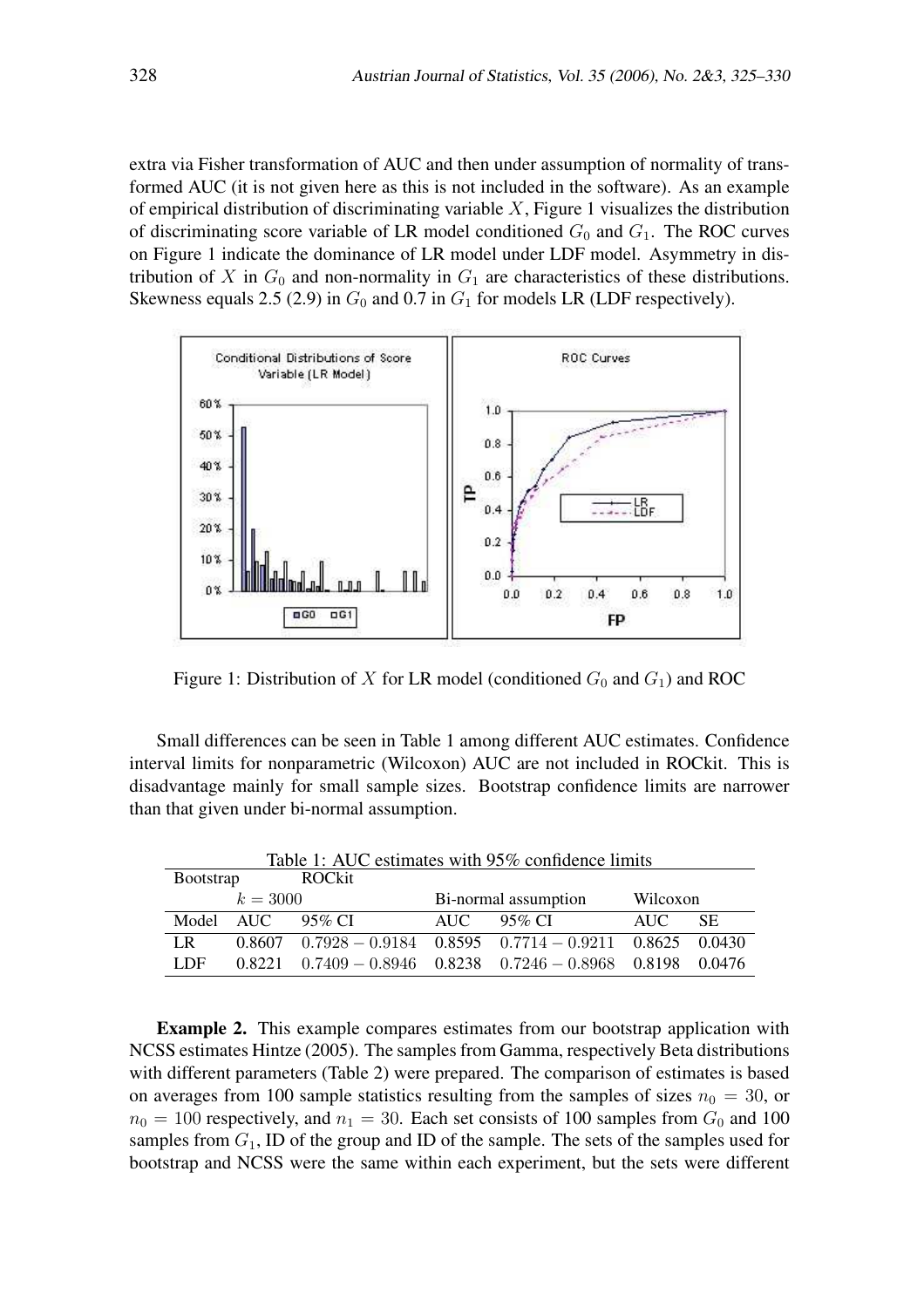| Table 2: Description of distributions used in experiments. |                 |     |                        |          |             |  |  |
|------------------------------------------------------------|-----------------|-----|------------------------|----------|-------------|--|--|
| Trials                                                     | Model $(G_0)$   |     | Skewness Model $(G_1)$ | Skewness | AUC         |  |  |
|                                                            |                 |     |                        |          | trapezoidal |  |  |
| A.D                                                        | Gamma(2.0, 1.0) | 1.5 | Gamma(3.0, 1.0)        | $+1.3$   | 0.6893      |  |  |
| B.E                                                        | Beta(1.5, 3.0)  | 0.5 | Beta(3.0, 1.5)         | $-0.6$   | 0.8725      |  |  |
| C, F                                                       | Beta(1.5, 3.0)  | 0.5 | Beta(5.0, 1.5)         | $-0.9$   | 0.9450      |  |  |

Table 2: Description of distributions used in experiments.

Table 3: Comparison between bootstrap and NCSS (averages from 100 samples)

|                | Bootstrap AUC |                   |            | <b>NCSS 2004</b>  |            |                   |  |  |
|----------------|---------------|-------------------|------------|-------------------|------------|-------------------|--|--|
|                | $k = 3000$    |                   | Bi-normal  |                   | <b>AUC</b> | Nonparametric     |  |  |
| $n_0 = 30$     |               |                   |            |                   | Empi-      |                   |  |  |
| $n_1 = 30$ AUC |               | 95% CI            | <b>AUC</b> | 95% CI            | rical      | 95% CI            |  |  |
| $\mathsf{A}$   | 0.7032        | $0.5940 - 0.8059$ | 0.6814     | $0.5286 - 0.7906$ | 0.6949     | $0.5362 - 0.8055$ |  |  |
| B              | 0.8893        | $0.8192 - 0.9478$ | 0.8845     | $0.7747 - 0.9417$ | 0.8774     | $0.7589 - 0.9388$ |  |  |
| C              | 0.9595        | $0.9215 - 0.9879$ | 0.9577     | $0.8886 - 0.9837$ | 0.9484     | $0.8648 - 0.9800$ |  |  |
| $n_0 = 100$    |               |                   |            |                   |            |                   |  |  |
| $n_1 = 30$     |               |                   |            |                   |            |                   |  |  |
| D              | 0.6874        | 0.5975-0.7726     | 0.6721     | 0.5447-0.7685     | 0.6892     | 0.5698-0.7798     |  |  |
| E              | 0.8753        | 0.8136-0.9294     | 0.8803     | 0.7945-0.9313     | 0.8721     | 0.7803-0.9267     |  |  |
| F              | 0.9497        | 0.9156-0.9777     | 0.9554     | 0.9095-0.9782     | 0.9451     | 0.8882-0.9732     |  |  |

for each of experiments A to F. The computing time varied from 100 to 200 seconds for each of experiments. Description of populations that is based on samples of sizes 10000  $(G<sub>0</sub>)$  and 3000  $(G<sub>1</sub>)$  is given in Table 2. Results of experiments are summarized in Table 3. Each value is an average given from 100 samples. On average bootstrap estimates have narrower confidence intervals.

## 3 Conclusion

Bootstrap estimate of AUC, area under receiver operating characteristic curve was described here and compared with other commonly used methods of estimate. Web based application of the bootstrap method was prepared and the results were compared with other methods from NCSS and ROCkit software. Also another application for PC was developed that uses bootstrap routine and allows running in a batch mode and repeat experiments. Results of different experiments are described here. Examples present the data for which bi-normal assumption is not appropriate.

It can be concluded that bootstrap estimates give very similar results with bi-normal estimates. On average bootstrap provides narrower confidence limits than bi-normal and nonparametric estimates do. Bootstrap can probably be more useful mainly when distributions are strongly skewed and sizes of samples are small. Our experiments do not indicate substantial differences of bootstrap estimates from estimates based on bi-normal